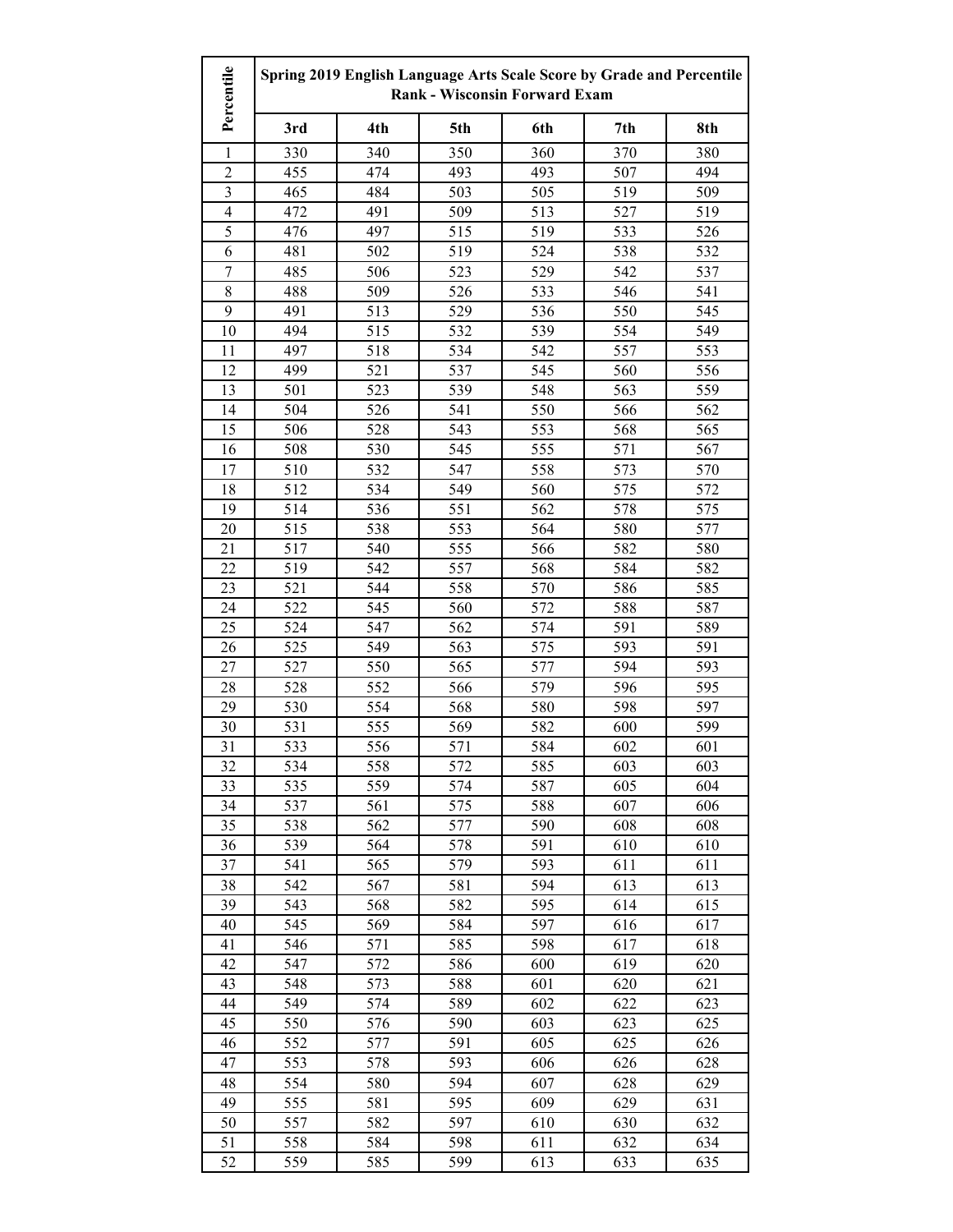| Percentile | Spring 2019 English Language Arts Scale Score by Grade and Percentile<br><b>Rank - Wisconsin Forward Exam</b> |     |     |     |     |     |
|------------|---------------------------------------------------------------------------------------------------------------|-----|-----|-----|-----|-----|
|            | 3rd                                                                                                           | 4th | 5th | 6th | 7th | 8th |
| 53         | 560                                                                                                           | 586 | 601 | 614 | 634 | 637 |
| 54         | 561                                                                                                           | 588 | 602 | 615 | 636 | 638 |
| 55         | 562                                                                                                           | 589 | 603 | 616 | 637 | 640 |
| 56         | 563                                                                                                           | 590 | 604 | 618 | 639 | 641 |
| 57         | 565                                                                                                           | 591 | 606 | 619 | 640 | 643 |
| 58         | 566                                                                                                           | 593 | 607 | 620 | 641 | 644 |
| 59         | 567                                                                                                           | 594 | 608 | 621 | 643 | 646 |
| 60         | 568                                                                                                           | 595 | 609 | 623 | 644 | 647 |
| 61         | 569                                                                                                           | 596 | 611 | 624 | 645 | 648 |
| 62         | 570                                                                                                           | 598 | 612 | 625 | 647 | 650 |
| 63         | 571                                                                                                           | 599 | 613 | 627 | 648 | 651 |
| 64         | 573                                                                                                           | 600 | 615 | 628 | 649 | 653 |
| 65         | 574                                                                                                           | 602 | 616 | 629 | 651 | 654 |
| 66         | 575                                                                                                           | 603 | 617 | 630 | 652 | 656 |
| 67         | 576                                                                                                           | 605 | 619 | 632 | 654 | 657 |
| 68         | 577                                                                                                           | 606 | 620 | 633 | 655 | 659 |
| 69         | 579                                                                                                           | 607 | 621 | 634 | 657 | 660 |
| 70         | 580                                                                                                           | 609 | 622 | 635 | 658 | 662 |
| 71         | 581                                                                                                           | 610 | 624 | 637 | 659 | 663 |
| 72         | 582                                                                                                           | 612 | 625 | 638 | 661 | 665 |
| 73         | 584                                                                                                           | 613 | 626 | 639 | 662 | 666 |
| 74         | 585                                                                                                           | 615 | 628 | 641 | 664 | 668 |
| 75         | 586                                                                                                           | 616 | 629 | 642 | 665 | 670 |
| 76         | 588                                                                                                           | 618 | 631 | 643 | 667 | 671 |
| 77         | 589                                                                                                           | 619 | 632 | 645 | 668 | 673 |
| 78         | 590                                                                                                           | 621 | 633 | 646 | 670 | 675 |
| 79         | 592                                                                                                           | 623 | 635 | 648 | 672 | 677 |
| 80         | 593                                                                                                           | 624 | 636 | 649 | 674 | 678 |
| 81         | 594                                                                                                           | 626 | 638 | 651 | 675 | 680 |
| 82         | 596                                                                                                           | 628 | 640 | 652 | 677 | 682 |
| 83         | 598                                                                                                           | 630 | 641 | 654 | 679 | 684 |
| 84         | 599                                                                                                           | 632 | 643 | 656 | 681 | 686 |
| 85         | 601                                                                                                           | 634 | 645 | 658 | 683 | 688 |
| 86         | 602                                                                                                           | 636 | 647 | 659 | 685 | 690 |
| 87         | 604                                                                                                           | 638 | 649 | 661 | 687 | 693 |
| 88         | 606                                                                                                           | 640 | 651 | 663 | 689 | 695 |
| 89         | 608                                                                                                           | 643 | 653 | 665 | 692 | 698 |
| 90         | 610                                                                                                           | 645 | 655 | 668 | 694 | 701 |
| 91         | 612                                                                                                           | 648 | 658 | 670 | 697 | 704 |
| 92         | 615                                                                                                           | 651 | 660 | 673 | 700 | 707 |
| 93         | 618                                                                                                           | 655 | 663 | 675 | 703 | 711 |
| 94         | 621                                                                                                           | 658 | 667 | 679 | 707 | 715 |
| 95         | 624                                                                                                           | 662 | 671 | 682 | 711 | 719 |
| 96         | 628                                                                                                           | 667 | 675 | 686 | 715 | 725 |
| 97         | 633                                                                                                           | 673 | 681 | 691 | 721 | 731 |
| 98         | 639                                                                                                           | 681 | 688 | 697 | 729 | 740 |
| 99         | 648                                                                                                           | 693 | 699 | 707 | 741 | 753 |

The Spring 2019 percentile-to-scale score tables were developed using the total student population data.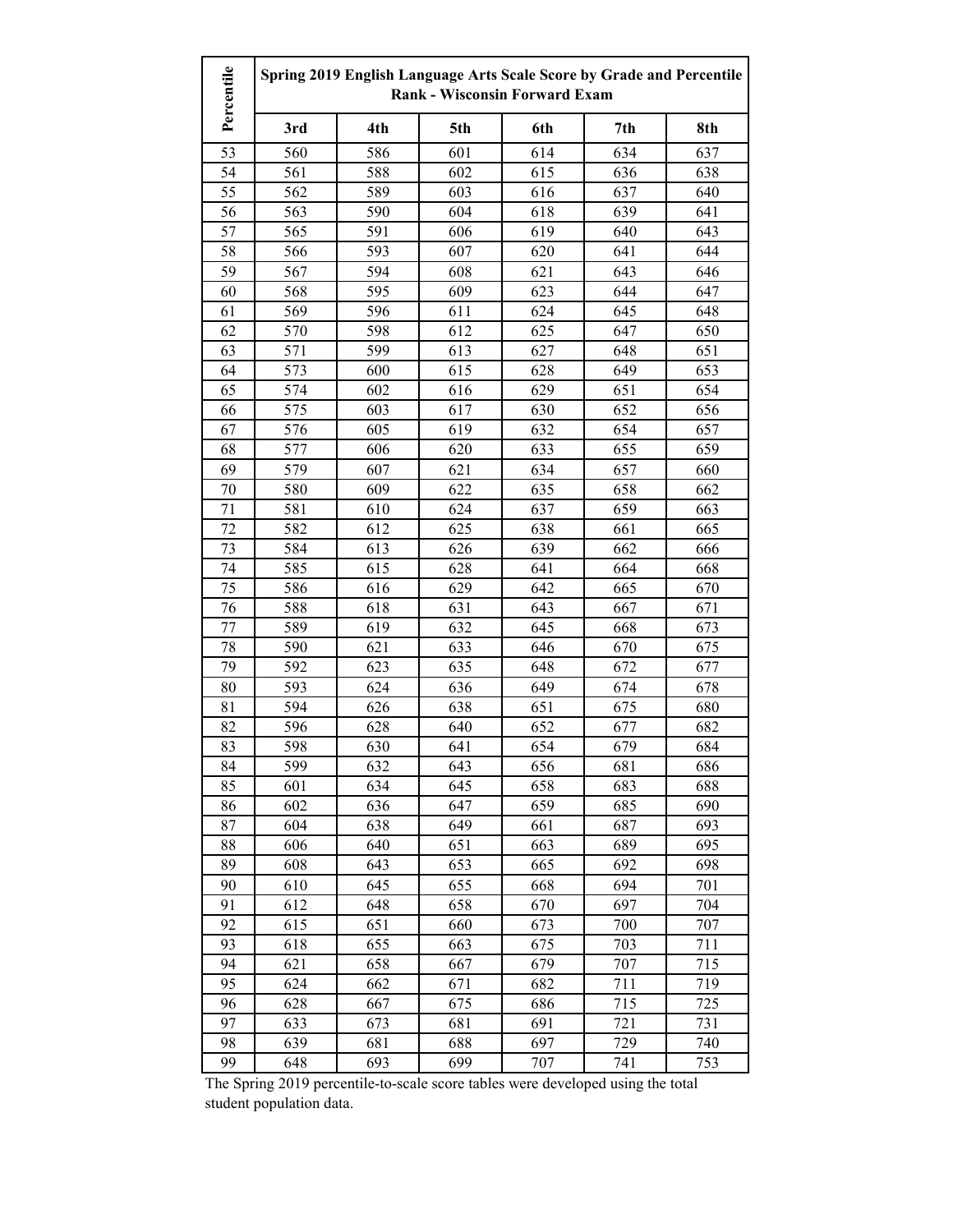| Percentile              |            |            |            | <b>Wisconsin Forward Exam</b> | Spring 2019 Mathematics Scale Score by Grade and Percentile Rank - |            |
|-------------------------|------------|------------|------------|-------------------------------|--------------------------------------------------------------------|------------|
|                         | 3rd        | 4th        | 5th        | 6th                           | 7th                                                                | 8th        |
| 1                       | 360        | 405        | 430        | 440                           | 450                                                                | 470        |
| $\overline{2}$          | 404        | 407        | 430        | 440                           | 450                                                                | 470        |
| $\overline{\mathbf{3}}$ | 443        | 463        | 431        | 441                           | 451                                                                | 475        |
| $\overline{4}$          | 457        | 478        | 464        | 479                           | 467                                                                | 519        |
| 5                       | 466        | 487        | 513        | 505                           | 501                                                                | 538        |
| 6                       | 473        | 494        | 521        | 517                           | 518                                                                | 550        |
| $\boldsymbol{7}$        | 478        | 500        | 527        | 525                           | 529                                                                | 558        |
| $\,$ 8 $\,$             | 483        | 504        | 532        | 531                           | 538                                                                | 564        |
| 9                       | 488        | 508        | 537        | 536                           | 545                                                                | 569        |
| 10                      | 492        | 512        | 541        | 540                           | 551                                                                | 574        |
| 11                      | 495        | 515        | 544        | 544                           | 556                                                                | 578        |
| 12                      | 498        | 518        | 547        | 547                           | 560                                                                | 582        |
| 13                      | 501        | 521        | 550        | 550                           | 564                                                                | 585        |
| 14                      | 504        | 524        | 553        | 553                           | 567                                                                | 588        |
| 15                      | 507        | 526        | 555        | 556                           | 570                                                                | 591        |
| 16                      | 509        | 529        | 557        | 558                           | 573                                                                | 594        |
| 17                      | 511        | 531        | 560        | 561                           | 575                                                                | 596        |
| 18                      | 513        | 533        | 562        | 563                           | 578                                                                | 598        |
| 19                      | 515        | 535        | 564        | 565                           | 580                                                                | 601        |
| 20                      | 517        | 537        | 566        | 568                           | 582                                                                | 603        |
| 21                      | 519        | 539        | 568        | 570                           | 585                                                                | 605        |
| 22                      | 521        | 541        | 569        | 572                           | 587                                                                | 607        |
| 23                      | 523        | 543        | 571        | 574                           | 589                                                                | 609        |
| 24                      | 525        | 544        | 573        | 576                           | 591                                                                | 611        |
| 25                      | 526        | 546        | 574        | 578                           | 592                                                                | 613        |
| 26                      | 528        | 548        | 576        | 580                           | 594                                                                | 615        |
| 27                      | 529        | 550        | 578        | 582                           | 596                                                                | 617        |
| 28                      | 531        | 551        | 579        | 583                           | 598                                                                | 618        |
| 29                      | 532        | 553        | 581        | 585                           | 600                                                                | 620        |
| 30                      | 534        | 555        | 582        | 587                           | 602                                                                | 622        |
| 31                      | 535        | 556        | 583        | 589                           | 603                                                                | 623        |
| 32                      | 537        | 558        | 585        | 590                           | 605                                                                | 625        |
| 33                      | 538        | 559        | 586        | 592                           | 607                                                                | 626        |
| 34                      | 540        | 560        | 588        | 593                           | 608                                                                | 628        |
| 35                      | 541        | 562        | 589        | 595                           | 610                                                                | 629        |
| 36                      | 542        | 563        | 590        | 597                           | 611                                                                | 631        |
| 37                      | 543        | 565        | 591        | 598                           | 613                                                                | 632        |
| 38                      | 545        | 566        | 592        | 600                           | 614                                                                | 633        |
| 39                      | 546        | 568        | 594        | 601                           | 616                                                                | 635        |
| 40                      | 547        | 569        | 595        | 602                           | 618                                                                | 636        |
| 41                      | 549        | 570        | 596        | 604                           | 619                                                                | 638        |
| 42                      | 550        | 572        | 597        | 605                           | 621                                                                | 639        |
| 43                      | 551        | 573        | 599        | 607                           | 622                                                                | 640        |
| 44<br>45                | 552<br>553 | 574<br>575 | 600<br>601 | 608<br>609                    | 624<br>625                                                         | 641<br>643 |
| 46                      | 554        | 577        | 602        | 610                           | 626                                                                | 644        |
| 47                      | 555        | 578        | 603        | 612                           | 628                                                                | 645        |
| 48                      | 557        | 579        | 604        | 613                           | 629                                                                | 646        |
| 49                      | 558        | 580        | 606        | 614                           | 630                                                                | 648        |
| 50                      | 559        | 582        | 607        | 616                           | 632                                                                | 649        |
| 51                      | 560        | 583        | 608        | 617                           | 633                                                                | 650        |
| 52                      | 561        | 584        | 609        | 618                           | 635                                                                | 651        |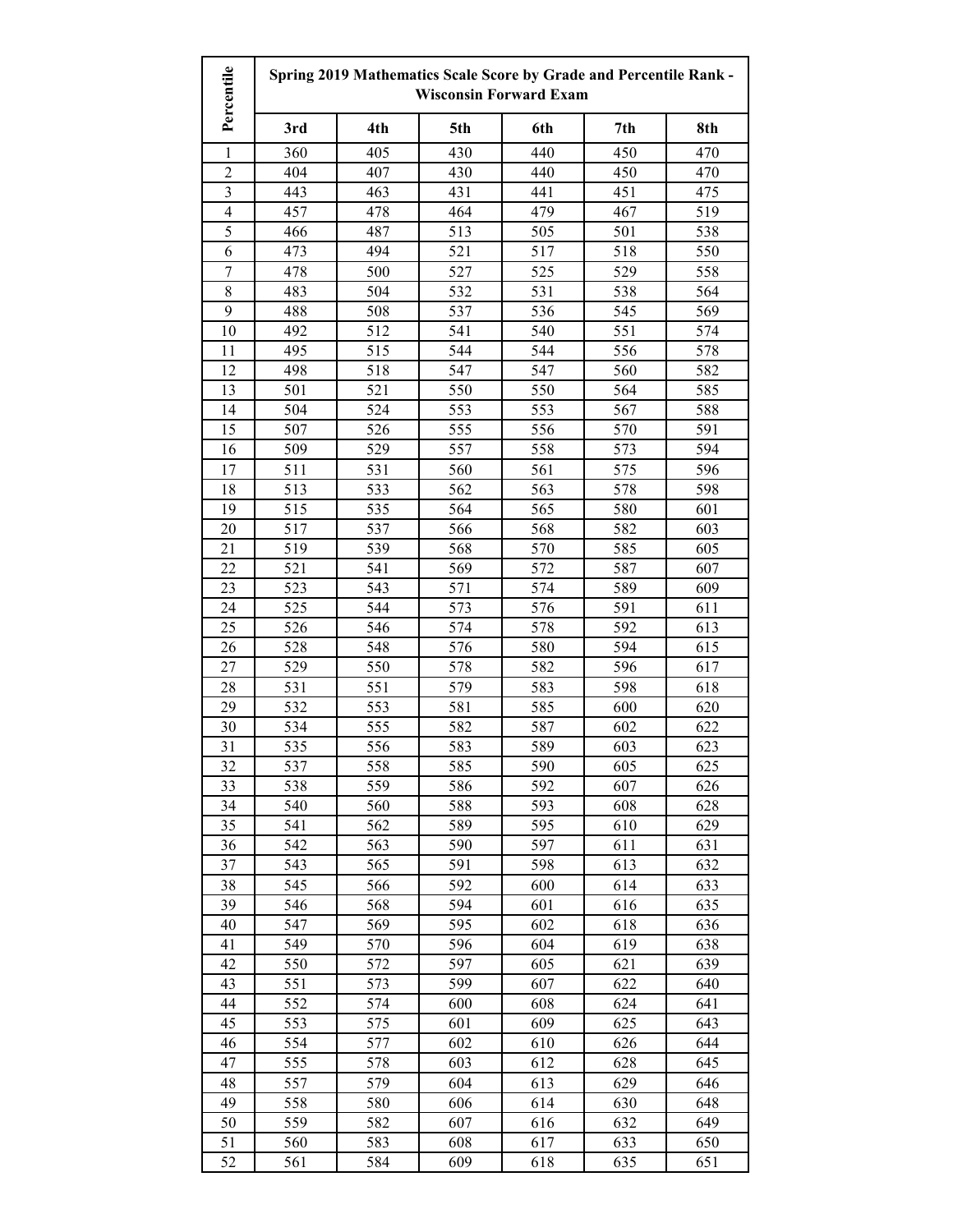| Percentile | Spring 2019 Mathematics Scale Score by Grade and Percentile Rank -<br><b>Wisconsin Forward Exam</b> |     |     |     |     |     |
|------------|-----------------------------------------------------------------------------------------------------|-----|-----|-----|-----|-----|
|            | 3rd                                                                                                 | 4th | 5th | 6th | 7th | 8th |
| 53         | 562                                                                                                 | 585 | 610 | 620 | 636 | 652 |
| 54         | 563                                                                                                 | 586 | 611 | 621 | 637 | 654 |
| 55         | 564                                                                                                 | 587 | 612 | 622 | 639 | 655 |
| 56         | 566                                                                                                 | 589 | 613 | 623 | 640 | 656 |
| 57         | 567                                                                                                 | 590 | 614 | 625 | 641 | 657 |
| 58         | 568                                                                                                 | 591 | 615 | 626 | 642 | 659 |
| 59         | 569                                                                                                 | 592 | 617 | 627 | 644 | 660 |
| 60         | 570                                                                                                 | 594 | 618 | 629 | 645 | 661 |
| 61         | 571                                                                                                 | 595 | 619 | 630 | 646 | 662 |
| 62         | 572                                                                                                 | 596 | 620 | 631 | 647 | 664 |
| 63         | 573                                                                                                 | 597 | 621 | 633 | 649 | 665 |
| 64         | 575                                                                                                 | 598 | 622 | 634 | 650 | 666 |
| 65         | 576                                                                                                 | 599 | 623 | 635 | 651 | 667 |
| 66         | 577                                                                                                 | 601 | 624 | 637 | 653 | 669 |
| 67         | 578                                                                                                 | 602 | 626 | 638 | 654 | 670 |
| 68         | 580                                                                                                 | 603 | 627 | 639 | 655 | 672 |
| 69         | 581                                                                                                 | 604 | 628 | 641 | 657 | 673 |
| 70         | 582                                                                                                 | 606 | 629 | 642 | 658 | 674 |
| 71         | 583                                                                                                 | 607 | 630 | 643 | 659 | 676 |
| 72         | 585                                                                                                 | 608 | 632 | 645 | 661 | 677 |
| 73         | 586                                                                                                 | 609 | 633 | 646 | 662 | 678 |
| 74         | 587                                                                                                 | 611 | 634 | 648 | 664 | 680 |
| 75         | 589                                                                                                 | 612 | 635 | 649 | 665 | 681 |
| 76         | 590                                                                                                 | 613 | 637 | 651 | 667 | 683 |
| 77         | 592                                                                                                 | 614 | 638 | 652 | 668 | 684 |
| 78         | 593                                                                                                 | 616 | 639 | 654 | 670 | 686 |
| 79         | 595                                                                                                 | 617 | 641 | 655 | 671 | 688 |
| 80         | 596                                                                                                 | 619 | 642 | 657 | 673 | 689 |
| 81         | 598                                                                                                 | 620 | 644 | 658 | 674 | 691 |
| 82         | 599                                                                                                 | 622 | 645 | 660 | 676 | 693 |
| 83         | 601                                                                                                 | 624 | 647 | 662 | 678 | 695 |
| 84         | 603                                                                                                 | 625 | 648 | 664 | 680 | 697 |
| 85         | 605                                                                                                 | 627 | 650 | 665 | 682 | 699 |
| 86         | 606                                                                                                 | 629 | 652 | 668 | 684 | 701 |
| 87         | 608                                                                                                 | 631 | 654 | 670 | 686 | 703 |
| 88         | 610                                                                                                 | 632 | 656 | 672 | 688 | 706 |
| 89         | 613                                                                                                 | 634 | 658 | 674 | 690 | 708 |
| 90         | 615                                                                                                 | 637 | 660 | 677 | 693 | 711 |
| 91         | 618                                                                                                 | 639 | 662 | 679 | 695 | 713 |
| 92         | 621                                                                                                 | 641 | 665 | 682 | 698 | 717 |
| 93         | 624                                                                                                 | 644 | 667 | 685 | 701 | 720 |
| 94         | 627                                                                                                 | 647 | 670 | 689 | 705 | 723 |
| 95         | 631                                                                                                 | 651 | 674 | 693 | 709 | 727 |
| 96         | 637                                                                                                 | 654 | 678 | 697 | 713 | 732 |
| 97         | 643                                                                                                 | 659 | 682 | 703 | 719 | 737 |
| 98         | 651                                                                                                 | 665 | 689 | 710 | 726 | 744 |
| 99         | 665                                                                                                 | 675 | 698 | 720 | 737 | 755 |

The Spring 2019 percentile-to-scale score tables were developed using the total student population data.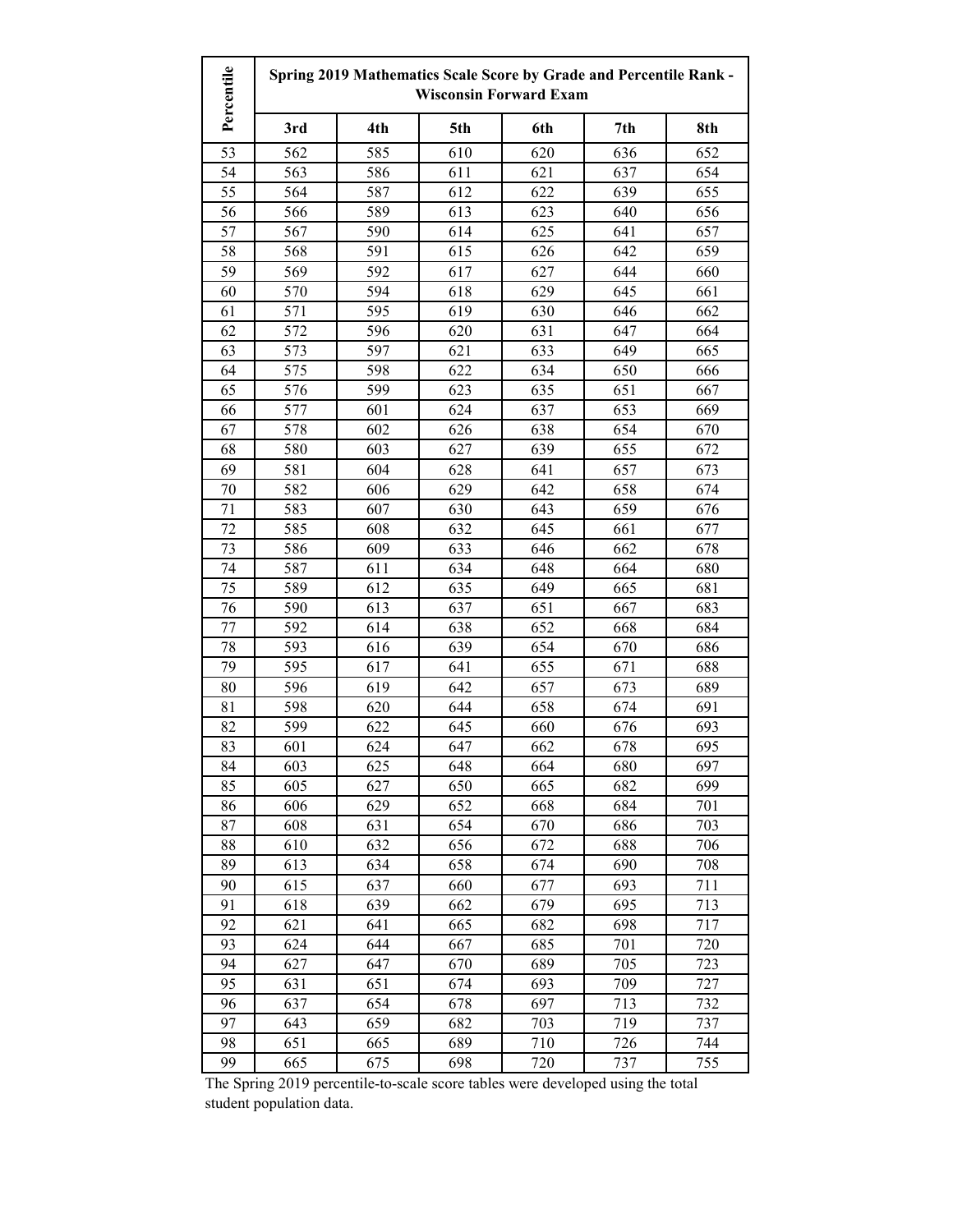| Spring 2019 Science Scale Score by Grade and Percentile<br><b>Rank - Wisconsin Forward Exam</b> |     |     |  |  |
|-------------------------------------------------------------------------------------------------|-----|-----|--|--|
| Percentile                                                                                      | 4th | 8th |  |  |
| $\mathbf{1}$                                                                                    | 300 | 480 |  |  |
| $\overline{c}$                                                                                  | 401 | 597 |  |  |
| $\overline{\mathbf{3}}$                                                                         | 409 | 606 |  |  |
| 4                                                                                               | 415 | 613 |  |  |
| 5                                                                                               | 419 | 617 |  |  |
| 6                                                                                               | 423 | 622 |  |  |
| $\sqrt{ }$                                                                                      | 427 | 625 |  |  |
| 8                                                                                               | 430 | 629 |  |  |
| 9                                                                                               | 432 | 631 |  |  |
| 10                                                                                              | 435 | 634 |  |  |
| 11                                                                                              | 438 | 637 |  |  |
| 12                                                                                              | 440 | 640 |  |  |
| 13                                                                                              | 442 | 642 |  |  |
| 14                                                                                              | 444 | 644 |  |  |
| 15                                                                                              | 446 | 646 |  |  |
| 16                                                                                              | 448 | 648 |  |  |
| 17                                                                                              | 450 | 651 |  |  |
| 18                                                                                              | 452 | 653 |  |  |
| 19                                                                                              | 454 | 654 |  |  |
| $20\,$                                                                                          | 456 | 656 |  |  |
| 21                                                                                              | 457 | 658 |  |  |
| 22                                                                                              | 459 | 660 |  |  |
| 23                                                                                              | 461 | 661 |  |  |
| 24                                                                                              | 463 | 663 |  |  |
| 25                                                                                              | 464 | 665 |  |  |
| 26                                                                                              | 466 | 666 |  |  |
| 27                                                                                              | 467 | 668 |  |  |
| 28                                                                                              | 469 | 670 |  |  |
| 29                                                                                              | 470 | 671 |  |  |
| 30                                                                                              | 472 | 673 |  |  |
| 31                                                                                              | 473 | 674 |  |  |
| 32                                                                                              | 475 | 676 |  |  |
| 33                                                                                              | 476 | 677 |  |  |
| 34                                                                                              | 478 | 679 |  |  |
| 35                                                                                              | 479 | 680 |  |  |
| 36                                                                                              | 480 | 681 |  |  |
| 37                                                                                              | 482 | 683 |  |  |
| 38                                                                                              | 483 | 684 |  |  |
| 39                                                                                              | 485 | 685 |  |  |
| 40                                                                                              | 486 | 687 |  |  |
| 41                                                                                              | 487 | 688 |  |  |
| 42                                                                                              | 488 | 689 |  |  |
| 43                                                                                              | 490 | 691 |  |  |
| 44                                                                                              | 491 | 692 |  |  |
| 45                                                                                              | 492 | 693 |  |  |
| 46                                                                                              | 494 | 694 |  |  |
| 47                                                                                              | 495 | 696 |  |  |
| 48                                                                                              | 496 | 697 |  |  |
| 49                                                                                              | 498 | 698 |  |  |
| 50                                                                                              | 499 | 699 |  |  |
| 51                                                                                              | 500 | 701 |  |  |
| 52                                                                                              | 502 | 702 |  |  |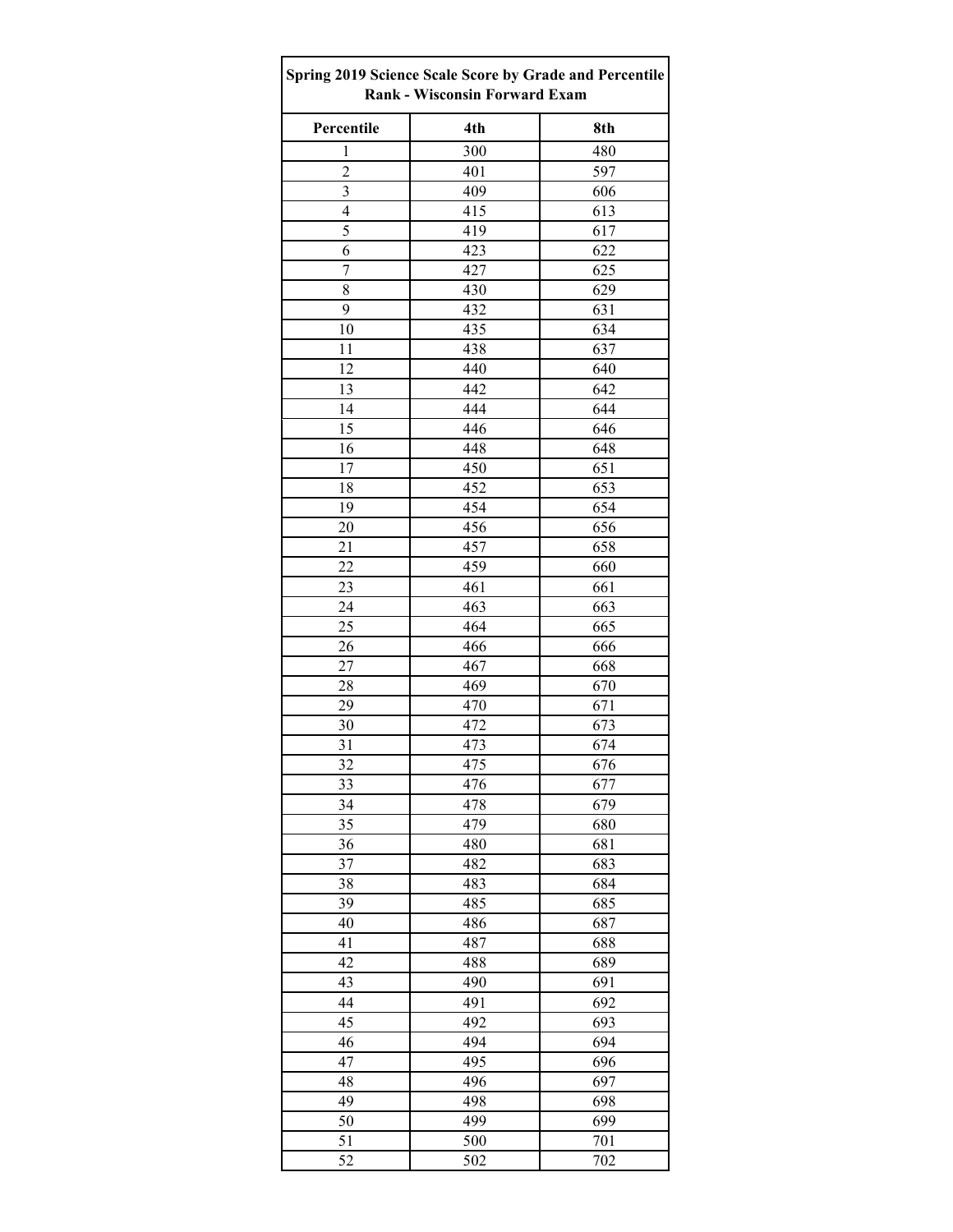| Spring 2019 Science Scale Score by Grade and Percentile<br><b>Rank - Wisconsin Forward Exam</b> |     |     |  |  |  |
|-------------------------------------------------------------------------------------------------|-----|-----|--|--|--|
| Percentile                                                                                      | 4th | 8th |  |  |  |
| 53                                                                                              | 503 | 703 |  |  |  |
| 54                                                                                              | 504 | 704 |  |  |  |
| 55                                                                                              | 505 | 705 |  |  |  |
| 56                                                                                              | 507 | 707 |  |  |  |
| 57                                                                                              | 508 | 708 |  |  |  |
| 58                                                                                              | 509 | 709 |  |  |  |
| 59                                                                                              | 511 | 710 |  |  |  |
| 60                                                                                              | 512 | 712 |  |  |  |
| 61                                                                                              | 513 | 713 |  |  |  |
| 62                                                                                              | 514 | 714 |  |  |  |
| 63                                                                                              | 516 | 715 |  |  |  |
| 64                                                                                              | 517 | 717 |  |  |  |
| 65                                                                                              | 519 | 718 |  |  |  |
| 66                                                                                              | 520 | 719 |  |  |  |
| 67                                                                                              | 521 | 721 |  |  |  |
| 68                                                                                              | 523 | 722 |  |  |  |
| 69                                                                                              | 524 | 723 |  |  |  |
| 70                                                                                              | 526 | 725 |  |  |  |
| 71                                                                                              | 527 | 726 |  |  |  |
| 72                                                                                              | 528 | 728 |  |  |  |
| 73                                                                                              | 530 | 729 |  |  |  |
| 74                                                                                              | 531 | 731 |  |  |  |
| 75                                                                                              | 533 | 732 |  |  |  |
| 76                                                                                              | 535 | 734 |  |  |  |
| 77                                                                                              | 536 | 735 |  |  |  |
| 78                                                                                              | 538 | 737 |  |  |  |
| 79                                                                                              | 539 | 739 |  |  |  |
| 80                                                                                              | 541 | 741 |  |  |  |
| 81                                                                                              | 543 | 742 |  |  |  |
| 82                                                                                              | 545 | 744 |  |  |  |
| 83                                                                                              | 547 | 746 |  |  |  |
| 84                                                                                              | 549 | 748 |  |  |  |
| 85                                                                                              | 551 | 750 |  |  |  |
| 86                                                                                              | 553 | 752 |  |  |  |
| 87                                                                                              | 555 | 755 |  |  |  |
| 88                                                                                              | 557 | 757 |  |  |  |
| 89                                                                                              | 559 | 760 |  |  |  |
| 90                                                                                              | 562 | 762 |  |  |  |
| 91                                                                                              | 565 | 765 |  |  |  |
| 92                                                                                              | 568 | 768 |  |  |  |
| 93                                                                                              | 572 | 772 |  |  |  |
| 94                                                                                              | 576 | 776 |  |  |  |
| 95                                                                                              | 580 | 780 |  |  |  |
|                                                                                                 |     |     |  |  |  |
| 96                                                                                              | 586 | 785 |  |  |  |
| 97                                                                                              | 592 | 792 |  |  |  |
| 98                                                                                              | 601 | 800 |  |  |  |
| 99                                                                                              | 614 | 813 |  |  |  |

Note: The Spring 2019 percentile-to-scale score tables were developed using the total student population data.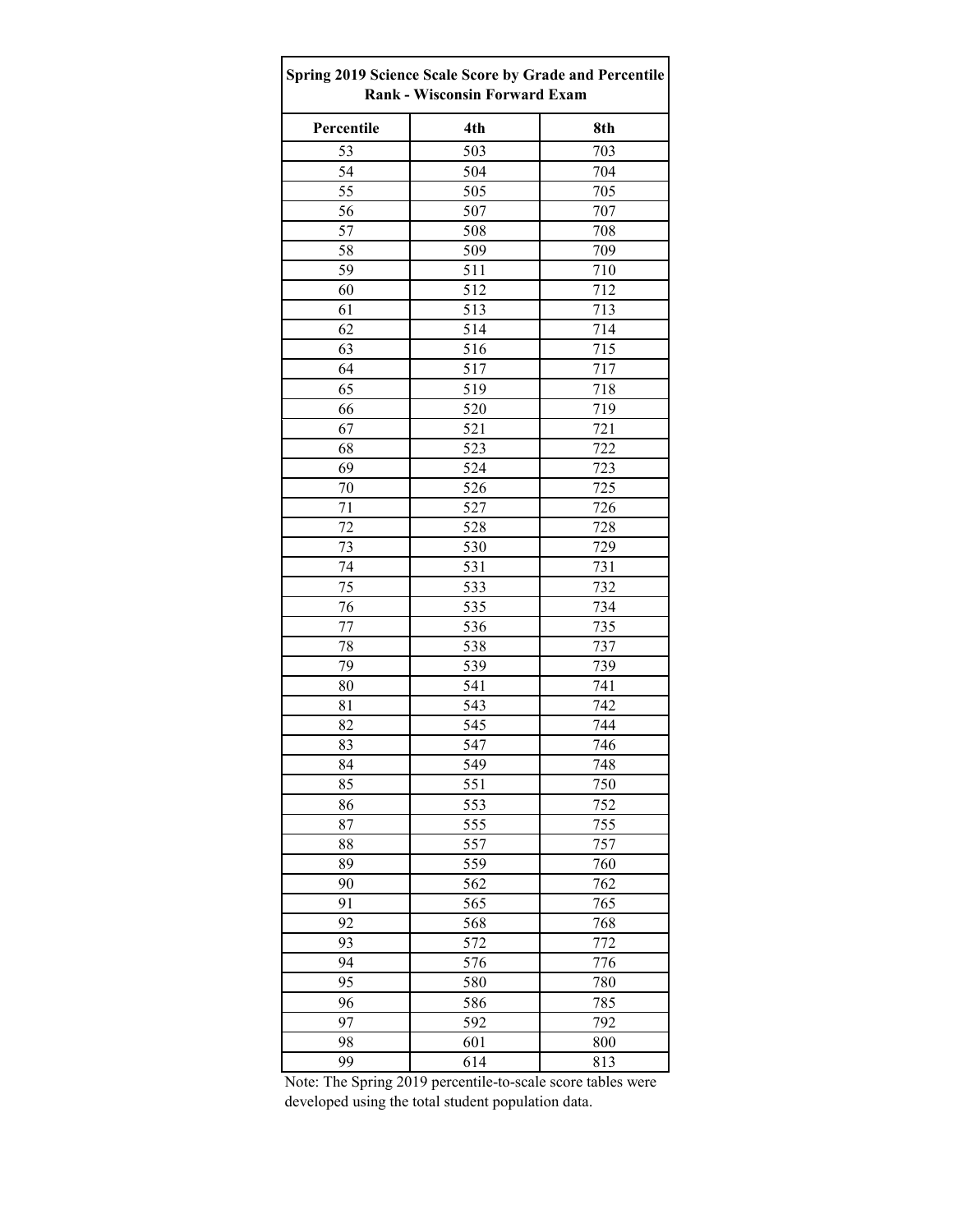| <b>Spring 2019 Social Studies Scale Score by Grade and Percentile Rank -</b><br><b>Wisconsin Forward Exam</b> |     |     |      |  |  |
|---------------------------------------------------------------------------------------------------------------|-----|-----|------|--|--|
| Percentile                                                                                                    | 4th | 8th | 10th |  |  |
| 1                                                                                                             | 200 | 420 | 490  |  |  |
| $\overline{2}$                                                                                                | 255 | 478 | 543  |  |  |
| $\overline{\mathbf{3}}$                                                                                       | 282 | 494 | 570  |  |  |
| $\overline{4}$                                                                                                | 296 | 503 | 584  |  |  |
| 5                                                                                                             | 305 | 510 | 593  |  |  |
| 6                                                                                                             | 311 | 516 | 599  |  |  |
| $\boldsymbol{7}$                                                                                              | 317 | 521 | 605  |  |  |
| 8                                                                                                             | 321 | 525 | 610  |  |  |
| 9                                                                                                             | 325 | 529 | 614  |  |  |
| 10                                                                                                            | 329 | 533 | 618  |  |  |
| 11                                                                                                            | 333 | 536 | 621  |  |  |
| 12                                                                                                            | 336 | 539 | 625  |  |  |
| 13                                                                                                            | 338 | 542 | 628  |  |  |
| 14                                                                                                            | 341 |     |      |  |  |
|                                                                                                               |     | 544 | 631  |  |  |
| 15                                                                                                            | 344 | 547 | 634  |  |  |
| 16                                                                                                            | 346 | 549 | 637  |  |  |
| 17                                                                                                            | 348 | 551 | 640  |  |  |
| 18                                                                                                            | 350 | 554 | 642  |  |  |
| 19                                                                                                            | 352 | 556 | 645  |  |  |
| 20                                                                                                            | 354 | 558 | 647  |  |  |
| 21                                                                                                            | 356 | 560 | 649  |  |  |
| 22                                                                                                            | 358 | 562 | 652  |  |  |
| 23                                                                                                            | 360 | 563 | 654  |  |  |
| 24                                                                                                            | 362 | 565 | 656  |  |  |
| 25                                                                                                            | 364 | 567 | 658  |  |  |
| 26                                                                                                            | 365 | 569 | 660  |  |  |
| 27                                                                                                            | 367 | 570 | 662  |  |  |
| 28                                                                                                            | 369 | 572 | 664  |  |  |
| 29                                                                                                            | 370 | 573 | 666  |  |  |
| 30                                                                                                            | 372 | 575 | 667  |  |  |
| 31                                                                                                            | 373 | 576 | 669  |  |  |
| 32                                                                                                            | 375 | 578 | 671  |  |  |
| 33                                                                                                            | 376 | 579 | 672  |  |  |
| 34                                                                                                            | 378 | 581 | 674  |  |  |
| 35                                                                                                            | 379 | 582 | 676  |  |  |
| 36                                                                                                            | 381 | 583 | 677  |  |  |
| 37                                                                                                            | 382 | 585 | 679  |  |  |
| 38                                                                                                            | 383 | 586 | 680  |  |  |
| 39                                                                                                            | 385 | 587 | 682  |  |  |
| 40                                                                                                            | 386 | 589 | 683  |  |  |
| 41                                                                                                            | 387 | 590 | 684  |  |  |
| 42                                                                                                            | 388 | 591 | 686  |  |  |
| 43                                                                                                            | 390 | 592 | 687  |  |  |
| 44                                                                                                            | 391 | 593 | 689  |  |  |
| 45                                                                                                            | 392 | 594 | 690  |  |  |
| 46                                                                                                            | 394 | 596 | 691  |  |  |
| 47                                                                                                            | 395 | 597 | 693  |  |  |
| 48                                                                                                            | 396 | 598 | 694  |  |  |
| 49                                                                                                            | 397 | 599 | 695  |  |  |
| 50                                                                                                            | 398 | 600 | 697  |  |  |
| 51                                                                                                            | 400 | 601 | 698  |  |  |
| 52                                                                                                            | 401 | 603 | 699  |  |  |